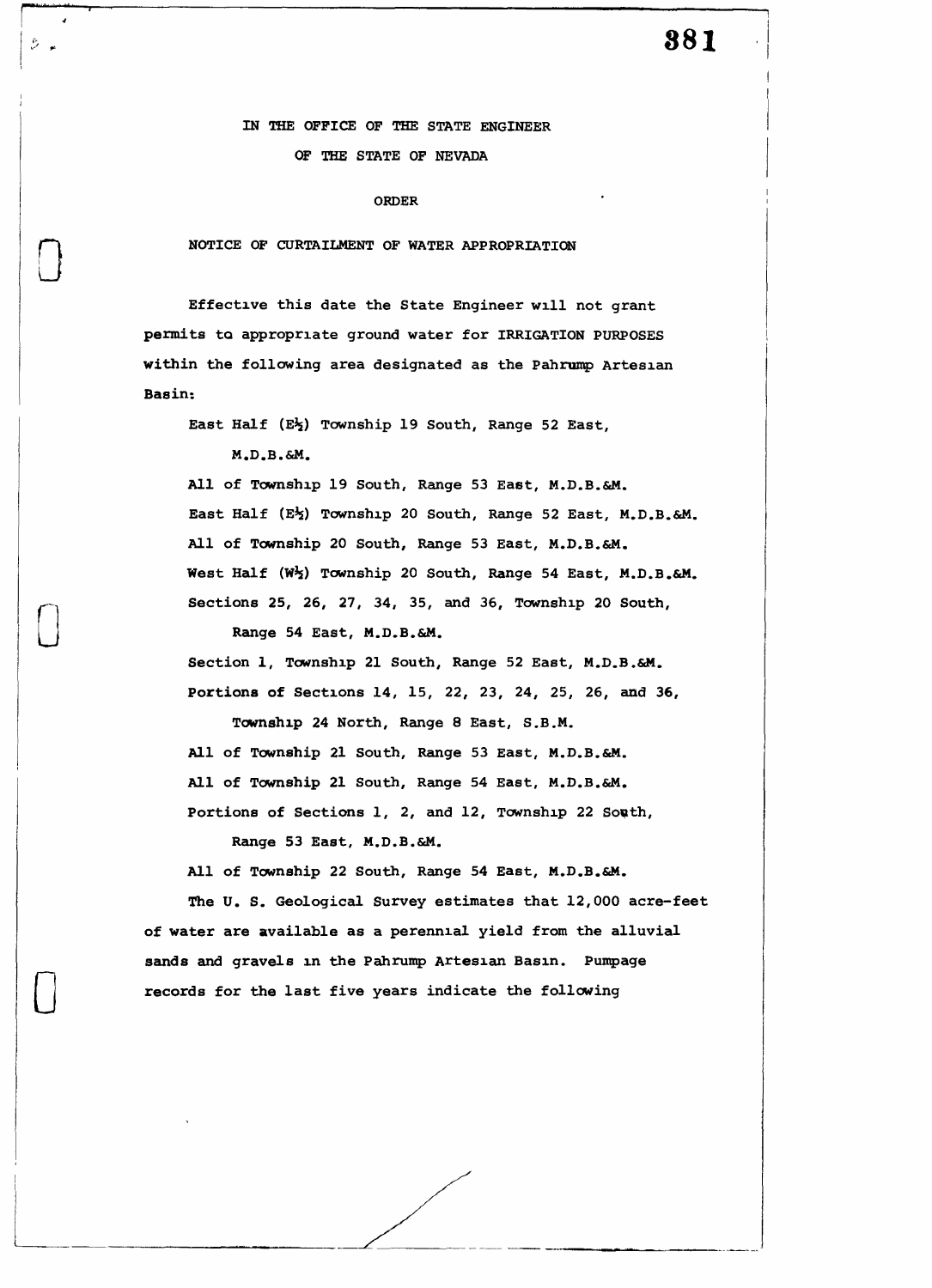381

volumes of water were pumped from the Pahrump Artesian Basin:

|      | Irrigation         | Other         | Total            |
|------|--------------------|---------------|------------------|
| 1969 | $40,506$ acre-feet | 388 acre-feet | 40,894 acre-feet |
| 1968 | 47,632 acre-feet   | 317 acre-feet | 47,949 acre-feet |
| 1967 | 41,324 acre-feet   | 177 acre-feet | 41,501 acre-feet |
| 1966 | $37,944$ acre-feet | 166 acre-feet | 38,110 acre-feet |
| 1965 | $36,514$ acre-feet | N/A           | 36,514 acre-feet |

n  $\bigcup_{i=1}^{n}$ 

 $\bigcup$ 

0

A review of the water rights of record as of May l, 1970, confirms that appropriations have been approved for 45,607 acre-feet under certificated rights and 45,416 acre-feet under permitted rights which could legally make a total demand of 91,023 acre-feet of water per year within the designated **area** of the Pahrump Artesian Basin. This condition results in an over-draft of water which will deplete the ground water reservoir.

The State Engineer has designated the Pahrump Artesian **Basin** as provided under NRS 534.010 to 534.190, inclusive, by the following Orders:

- 1. Order No. 176 dated March 11, 1941.
- 2. Order No. 193 dated January 15, 1948, extending the boundary of the Pahrump Artesian Basin.
- 3. Order No. 205 dated January 23, 1953, extending the boundary of the Pahrump Artesian Basin.

By the authority granted under the provisions of NRS 534.120, Section 1, when the ground water basin is being depleted, the State Engineer on January 19, 1965, instituted a regulation to the effect that permits to appropriate underground water for the development and irrigation of new land would not be allowed within the Pahrump Artesian Basin and, as regards appropriations for irrigation **use,** only applications to appropriate ground water to supplement existing water rights have been granted since that time.